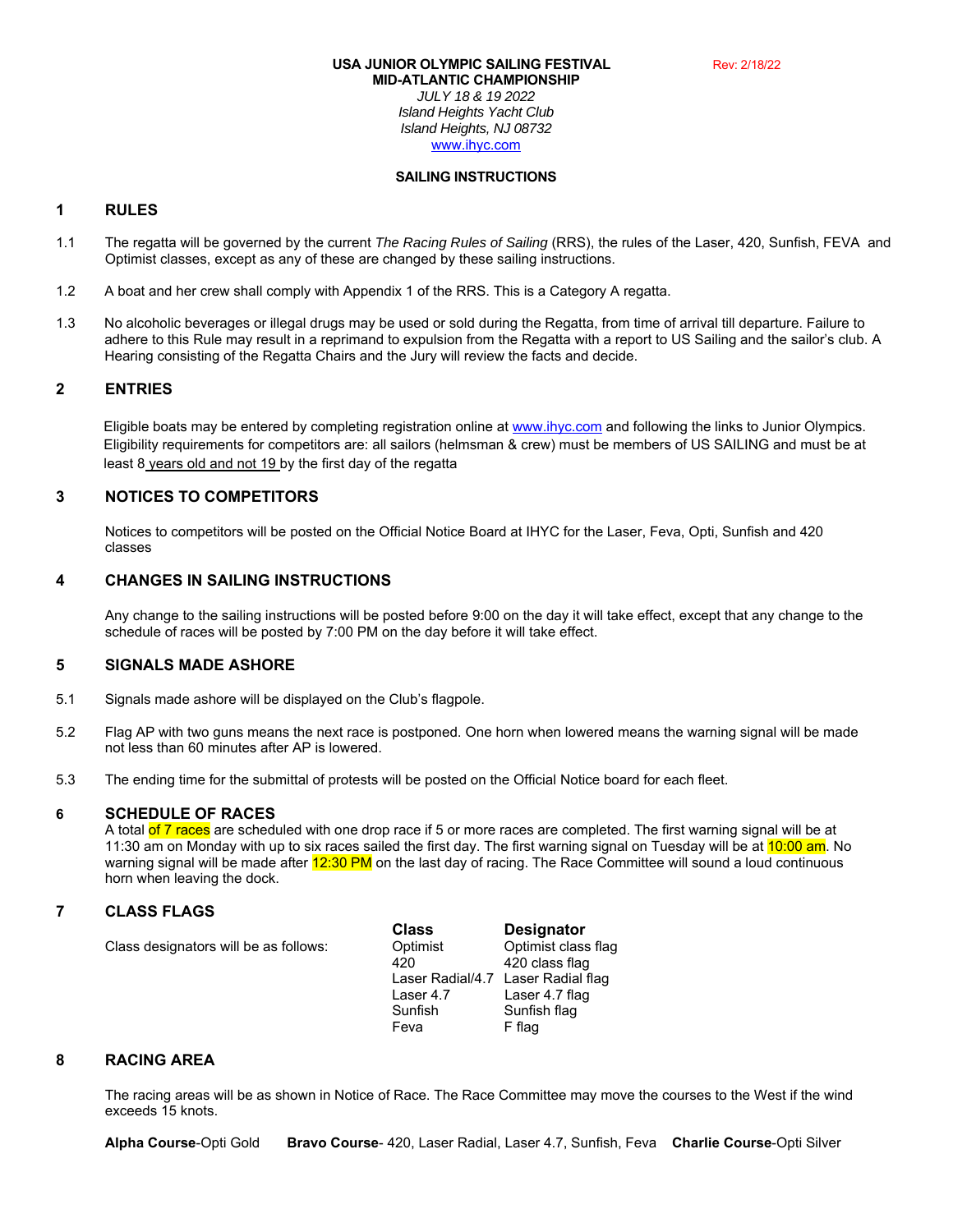# **9 COURSES**

- 9.1 Illustration A shows the course(s), including the approximate angles between legs, the order in which marks are to be passed, and the side on which each mark is to be left.
- 9.2 The course to be sailed will be displayed from the Race Committee boat. The course designation will be displayed with the warning signal or sooner.
- 9.3 Courses may be shortened per Racing Rule 32.
- 9.4 If the Start and Finish are in the middle of the windward leg, all yachts must avoid crossing the finish line unless finishing. Crossing the finish line if not finishing is automatic DSQ. (Gate is closed)

# **10 MARKS**

- 10.1 Marks will be shown at the competitor's meeting.
- 10.2 There will be no offset marks on any course, including the trapezoid course.

# 11 **THE START**

11.1 Races will be started using Rule 26. On Course Bravo, the order of starting sequence is Sunfish, 420 & Feva together, Laser Radial & Laser 4.7 together. There will be a short period of time between starts for each class.

#### 11.2 **Races will be started as follows:**

| Notice of start       |          |
|-----------------------|----------|
| <b>Warning Signal</b> | 5 minute |
| Preparatory           | 4 minut  |
| One-minute            | 1 minute |
| Start                 | O        |

No flag Series of Horns Warning Signal 5 minute Class Flag up Sound horn  $es$  P,I, Z or Black flag up e P,I, Z or Black flag down Sound horn<br>Class Flag down Sound horn Class Flag down

- 11.3 The starting line will be between a staff displaying an orange flag or shape on the race committee boat at the starboard end and a port-end starting line boat or orange mark.
- 11.4 Boats not in the 5-minute starting sequence shall keep clear of the starting area.
- 11.5 A boat shall not start later than 5 minutes after her starting signal.
- 11.6 The RC may hail sail numbers of boats over the line starting at one minute.

# **12 MARK BOATS**

 Mark boats may be stationed beyond each mark. Failure of a mark boat to be on station or to display her signal will not be grounds for redress. This changes rule 62.1(a).

# **13 CHANGE OF COURSE AFTER THE START**

 A change of course after the start will be signaled before the leading boat has begun the leg, although the new mark may not then be in position. Any mark to be rounded after rounding the new mark may be relocated to maintain the original course configuration.

#### **14 THE FINISH**

- 14.1 The finishing line will be between a RC Boat displaying an orange flag on the starboard end and an orange ball at the port end.
- 14.2 After finishing, all yachts shall keep clear of the finishing line so as not to interfere with boats finishing.

# **15 PENALTY SYSTEM**

Rule 44.2, the Two -Turns Penalty will apply.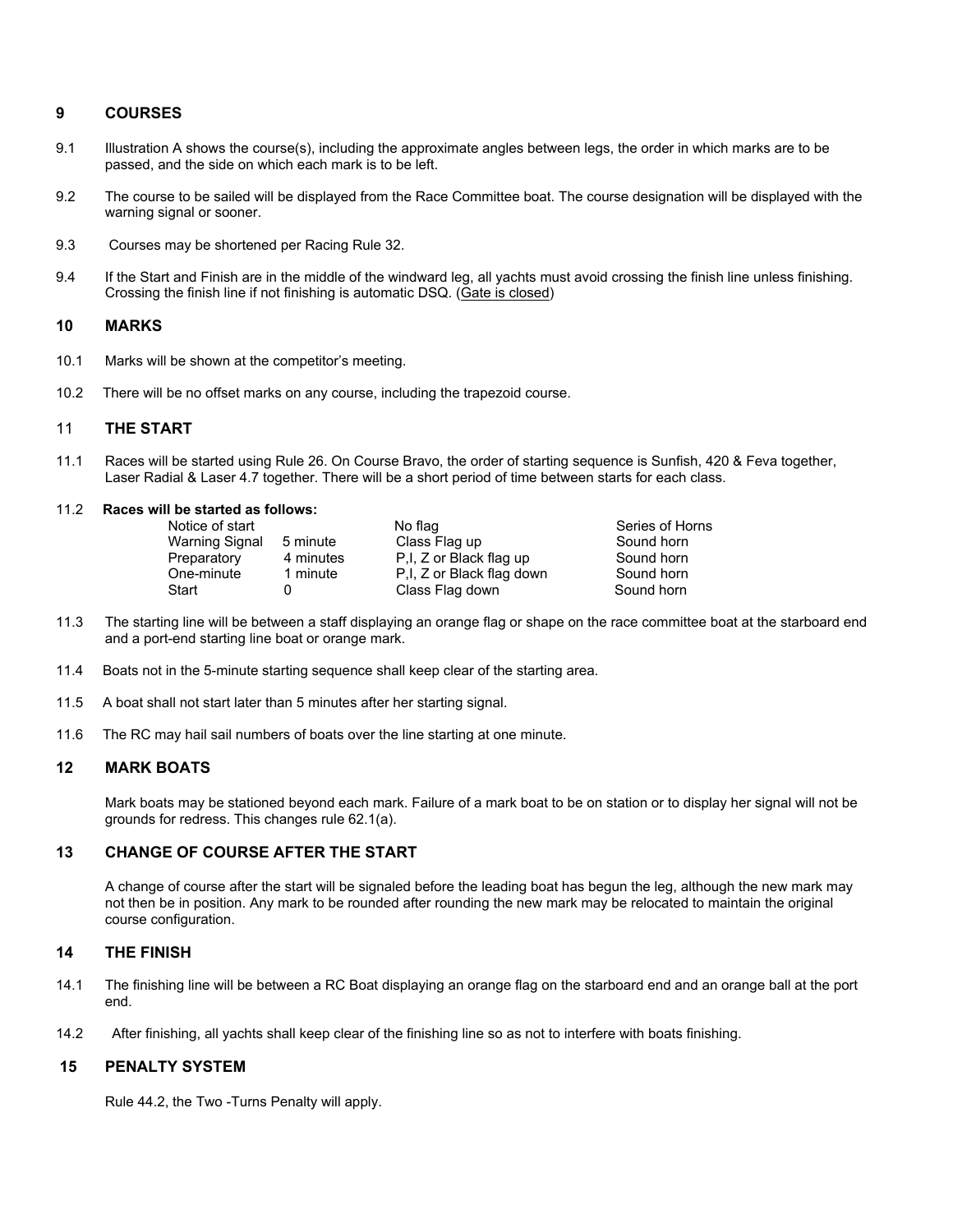# **16 TIME LIMIT**

 The time limit will be 1 ½ hours for all classes. Boats failing to finish within 20 minutes after the first boat finishes will be scored Time Limit Expired. This changes Rule 35.

# **17 PROTESTS**

- 17.1 Competitors shall notify the Race Committee immediately after the race of the yacht's sail # being protested. The protesting competitor must inform the yacht protested that she is being protested at the time of the incident and should notify the protested yacht again after the race, to assure all parties show up at the protest hearing.
- 17.2 Protests shall be written on forms available at the **Official Bulletin Board** and delivered there within 30 minutes after Protest time has been signaled. Protest time will start upon arrival at the dock of the RC boat for that course.
- 17.3 All protests to be heard will be posted on the Official Notice Board within 10 minutes of Protest Time being closed.
- 17.4 Protests will be heard in approximately the order of receipt, as soon as possible. Protests will be open hearings. Coaches of the protesting parties should be present.

# **18 SCORING**

The Low Point scoring system, Appendix A, will apply. Seven races are scheduled. If five or more races are completed, a boat's series score shall be the total of her race scores excluding her worst score. For purposes of awarding trophies, one race will constitute a series.

# **19 SUPPORT BOATS**

- 19.1 Team leaders, parents, coaches and other support personnel shall not be in the racing area from the time of the warning signal for the first class to start until all boats have finished or the race committee signals a postponement, general recall or abandonment. The penalty for failing to comply with this requirement may be banishment from the course area to disqualification of all team yachts participating on that course, to be decided by the Jury.
- 19.2 Coach boats are expected to help disabled yachts needing assistance. Failure to observe this fundamental rule of sailing may result in the Coach being banned from further races, a letter to his/her employer as well as to US Sailing.

# **20 SAFETY**

- 20.1 US Coast Guard approved life jackets must be worn while on the water. All life jackets must have a whistle.
- 20.2 All competitors must sail by the Race Committee Boat on starboard tack and yell out their sail number until acknowledged by the Race Committee before the first warning signal of each day.
- 20.3 Any competitor leaving the racing area shall attempt to notify the Race Committee that he/she is leaving the area.
- 20.4 Any yacht requiring assistance shall wave and **blow their whistle**.
- 20.5 It is the sole responsibility of each skipper to determine whether to start and finish a race.

# **21 MEASUREMENT**

 All sailors are responsible for their boats being in compliance with class rules. All Laser Radial & 4.7 will be given sail numbers to be put on the top of the sail to aid in finishing.

# **22 INSPECTION**

There may be on the water inspection after a race.

# **23 PRIZES**

USA Junior Olympic medals will be awarded as follows:

1-10 competitors – Top 3; 11-25 competitors-Top 5; 26 or more competitors-Top 10. This applies to overall fleet and divisions within a fleet. There are also keeper prizes for the top three finishers in all classes/divisions. The Optimist class will have separate scoring divisions for white, blue, & red divisions within the Gold & Silver fleet, as well as overall prizes.

**The Martin Trophy** will be awarded to the yacht club with the most number of first, second or third places in all classes (overall scoring) with a minimum of 5 people.

**The Egee-Duff Sportsmanship Trophy** will be awarded to that sailor(s) that best represents the ideal of competing hard but fairly, with respect for his or her competitors while having fun.